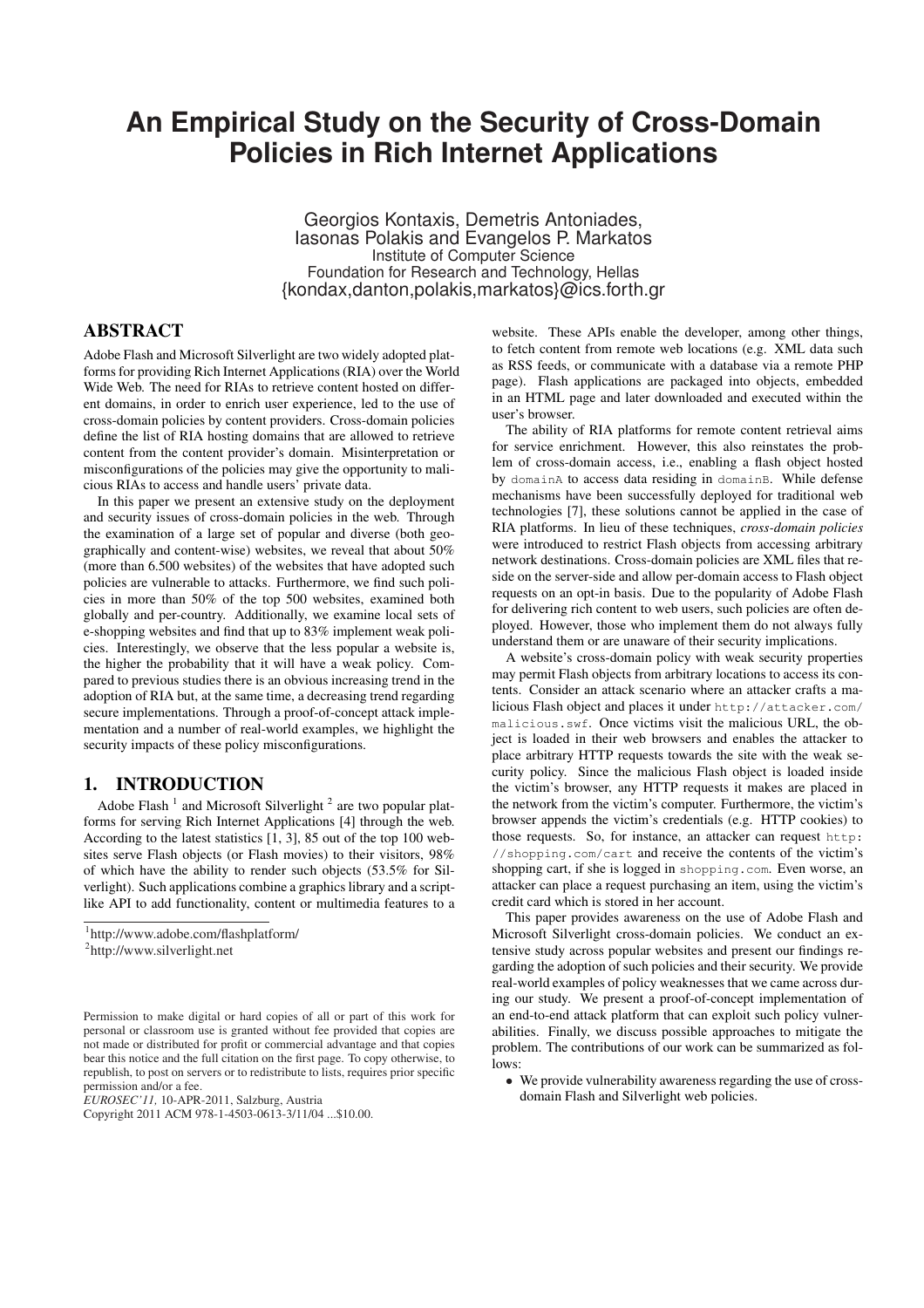```
1 <? xml version="1.0"?>
2 <!DOCTYPE cross-domain-policy SYSTEM "http://www.
3 macromedia.com/xml/dtds/cross-domain-policy.dtd">
4 <cross-domain-policy><br>5 <allow-access-from
5 <allow-access-from domain="sub1.domainA.com"/><br>6 <allow-access-from domain="domainC.com"/>
      6 <allow-access-from domain="domainC.com"/>
    7 </cross-domain-policy>
```
Listing 1: A valid cross-domain policy

|  | 1 <allow-access-from domain="*.sub1.domainA.com"></allow-access-from> |
|--|-----------------------------------------------------------------------|
|  | 2   <allow-access-from domain="*.domainC.com"></allow-access-from>    |

3 <allow-access-from domain="\*"/>



- We present an extensive study on the deployment and security of Flash and Silverlight cross-domain policy files. Our results reveal more than 6.500 websites with weak policies and, thus, vulnerable to attacks.
- We present proof-of-concept implementations of attack scenarios that target weak cross-domain policies for Flash and Silverlight enabled websites.

# 2. BACKGROUND

This section provides background information on the internals of the Adobe Flash cross-domain policy and describes in detail several types of weak implementations. Microsoft Silverlight employs an almost identical policy system.

## 2.1 Adobe Flash cross-domain policy

For security reasons, an Adobe Flash object rendered in a web browser, via the Adobe Flash Player plugin, is not allowed to access data that resides outside the web domain on which the object is hosted. The basis of domain comparison is the domain name, not an IP address. The two domains must be an exact match, so a comparison of http://www.domainA.com with http:// images.domainA.com, or https://www.domainA.com will fail. The Flash player is responsible for enforcing this security measure. However, there are cases where access to data in a different domain is required. For that matter, the Flash player is able to process a white-list-oriented XML policy file, named crossdomain.xml, hosted on the remote domain from which data is requested.

In detail, once a Flash object, located at domainA, attempts to access remote domainB, the Flash player, which is responsible for rendering the object, contacts the host computer of domainB and requests the policy file. If the file is unavailable, the Flash player terminates the network access attempt. If a policy has been defined by the administrator of domainB, then the Flash player determines whether it explicitly allows access from the Flash object's own domain. If access has been authorized, the player places the network request in question, and returns the response to the calling Flash Object, running inside the user's web browser. Otherwise the network access attempt is terminated and data requests are never issued. Listing 1 shows an example of a well-defined cross-domain policy file from domainA. Only requests from sub1.domainA.com (line 4) and domainC.com (line 5) are allowed.

To extend the previous scenario, one can consider the case where domainA has several subdomains that host Flash objects requiring access to content hosted on domainB. To enable such access, the policy file under domainB must contain multiple "allow-accessfrom" directives, one for each subdomain. However, it is also pos-

sible to use the wildcard character to match, and therefore include, any subdomain of domainA or simply any domain. The latter practice may seem more convenient and with the least administrative overhead in terms of maintaining the list of cooperating domains. However, problems arise when a policy is not tailored to a specific domain's design and structure, allowing an adversary to take advantage of it.

# 2.2 Weak Policy Implementations

In this section we present the weak policy implementations and explain the potential attacks they can lead to.

Any sub-domain weakness. The use of a wildcard to match any subdomain might create a potential security weakness. If users are able to upload content to a specific subdomain, an attacker could upload a Flash object of his own and, by running arbitrary code, be able to place requests towards the target subdomain and receive the responses. Assuming the target subdomain requires some form of authentication in order to accept requests and not all users have such, a malicious user could lure an authenticated user (victim) to visit his malicious Flash object. Once the malicious Flash object is loaded in the victim's browser, any requests towards the target subdomain will carry the victim's credentials, contained in an HTTP cookie or a session variable, and will originate from the victim's IP address. Thus, the adversary is able to launch a Cross-Site Request Forgery (CSRF) attack as CSRF defense mechanisms [7] are rendered ineffective. Lines 1 and 2 from Listing 2 are examples of the sub-domain weakness.

Any domain weakness. In the case where multiple different domains require access to data on domainA, a policy will have to be defined with multiple "allow-access-from" directives, one for each distinct domain. However, a single directive can be defined, using the wildcard to match against domains. This means that not only the previous set of domains will gain access, but any domain, e.g. http://attacker.com. This is the most dangerous type of weakness because it allows the malicious Flash object to be hosted anywhere, from the attacker's home computer to an arbitrary freehosting service on the web. While in the previous situation the attacker must be able to upload something to a white-listed subdomain of domainA, which may not always be possible, in this case she is not restricted in any way. Flickr, a major image and video hosting website, had such a weak policy implementation <sup>3</sup>. Line 3 from Listing 2 is an example of the any-domain weakness.

Throughout this paper, unless otherwise specified, we use the term "weak" to describe only policies with any-domain, unrestrictedaccess directives, as they are the most dangerous and always exploitable. This places a lower limit to the count of vulnerable sites as it does not include the exploitable any-subdomain policies, the exact number of which is unknown due to their case-specific nature.

# 3. DATA COLLECTION

To examine both the policy usage and security issues of crossdomain policies we created a number of diverse (both geographically and content-wise) lists of websites. Our first and larger list includes the 100K most popular websites, according to Alexa<sup>4</sup>. We believe this to represent a complete list of both popular and not so popular websites. Furthermore, we compiled a list with the websites of the Fortune 500 companies to fill our global view set. For our geographically diverse set, formed by popular sites in a more local scale, we used lists with the 500 most popular websites, again according to Alexa, in the U.S.A, Great Britain, Germany, France

<sup>3</sup> http://blog.monstuff.com/archives/000302.html

<sup>4</sup> http://www.alexa.com/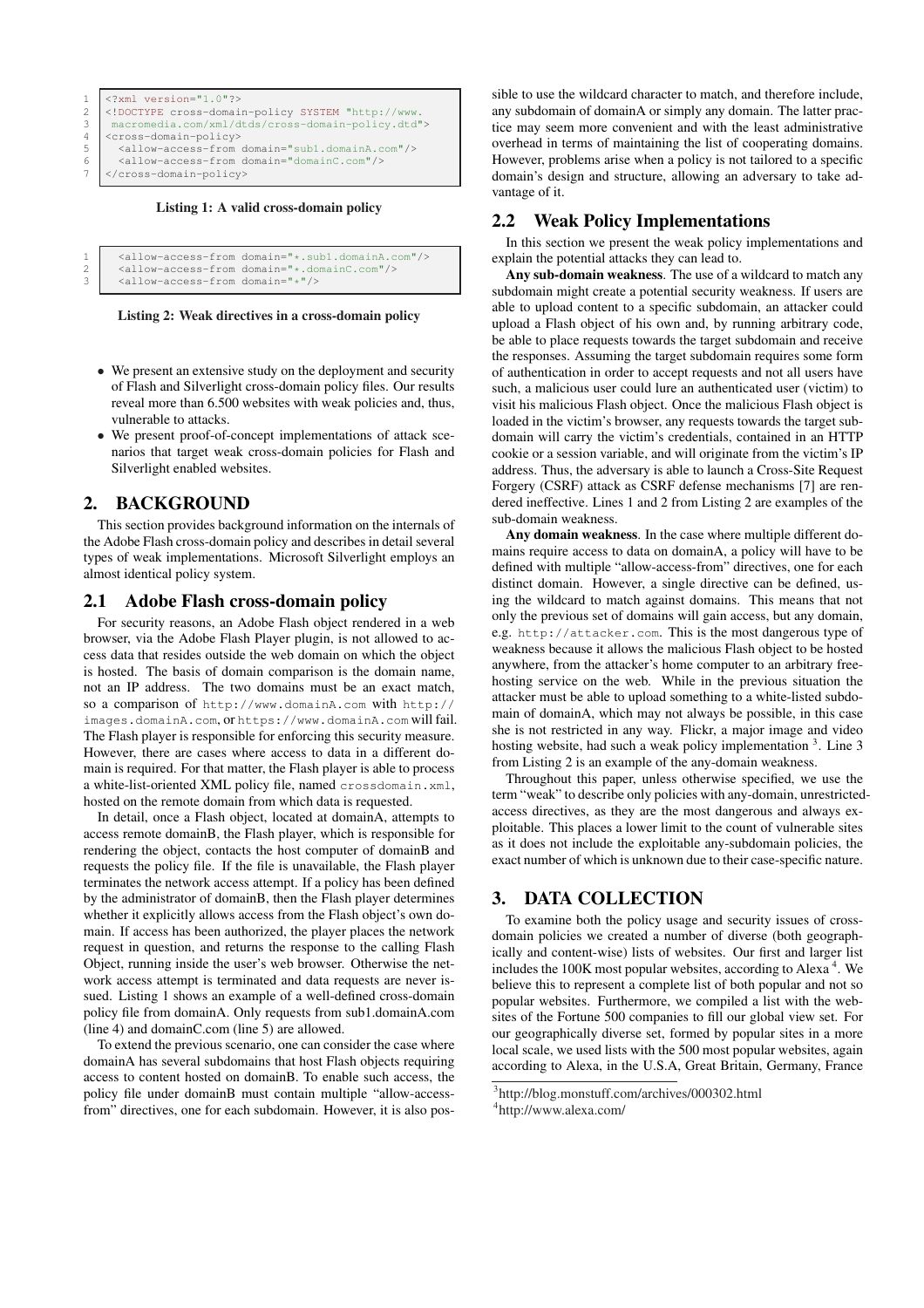

Figure 2: Correlation of policy adoption and security with site popularity rank.

and Greece. Additionally, we have used a list with 500 of the most popular Greek e-shopping websites to form a set of content-specific sites in our country.

For each domain name in those lists we placed the following requests: http[s]://domain/crossdomain.xml and http[s]: //www.domain/crossdomain.xml to download the policy file for Adobe Flash if one existed. A respective batch of requests was also sent to retrieve the policy file for Microsoft Silverlight. We subsequently examined those XML files and identified the domains that did return a valid policy. Furthermore, we evaluated the valid policies to automatically identify both types of weak implementations described in section 2.2. Our findings are presented in the following section. We focus on the findings from the http: //www.domain requests as they represent the most common case and their differences with the results of the other requests are minor.

# 4. POLICY ADOPTION AND SECURITY

#### 4.1 Global Penetration

We first examine the cross domain policy adoption at a global scale. Recall that the existence of a crossdomain policy file does not state whether a website supports RIA plugins or not, but whether a website allows RIA plugins to request and receive data from it. Figure 1 (top) presents our findings for the Top 100 and Top 100K websites, while Table 1 summarizes our findings for all sub-classes examined. We can see that the penetration ratio of domain policies diminishes as the total number of examined sites grows. For example, 75 out of the Top 100 sites serve a policy file, while this percentage drops to only 14% for the Top 100K sites. Furthermore, as we see in the bottom bars of Figure 1, security awareness also diminishes. That is, top popular sites seem to restrict their policies more carefully than not so popular sites – only 16% are weak cases for the Top 100 vs. almost 50% for the Top 100K sites.

To further understand the evolution of weak implementations as the site's rank moves away from the top, Figure 2 plots the cumulative percentage of weak policies in relation to the site's rank. We can observe a clear trend here; the less popular the site is, the higher the probability the website will have implemented a weak policy.



Figure 3: Alexa Top100 US



Figure 4: Fortune500

#### 4.2 Country Penetration

We continue our examination by looking at the cross-domain policy adoption at a more local scale. To do so, we study the policy penetration for the U.S.A. and a number of major European countries. Table 2 summarizes our results. Countries like the U.S.A. with a high adoption rate (57%) of cross-domain policies have fewer weak policies (28% of deployed policies) than countries like Greece where the adoption rate is much lower (36%) but there are more weak policies (39%).This indicates that countries where such policies are more widely used are also more security-aware.

In a similar study, in 2006, Grossman [2] examined the crossdomain policy files for the top 100 sites in the U.S.A., according to Alexa, and the websites of the Fortune 500 list of companies. With a penetration of 36% and 8% respectively, Grossman found 6% and 2% to be wildcarded for any-domain. In January 2011, we re-examined the two lists. Figure 3 presents our findings along with the findings of the Grossman study. We see an increase in the penetration of cross-domain policies in 2011. More than 60% of the sites implement a cross-domain policy in the Alexa U.S.A top 100, an increase of almost 173% since 2006. Alarmingly, the number of weak policy deployments has also increased to 21%, exhibiting a growth of 124% since 2006. This indicates that, since 2006, more sites have adopted cross-domain policies, which is not surprising considering the capabilities of Flash technology. What is surprising though, is that the percentage of sites implementing weak policies has also increased and its increase is almost 70% of the growth rate of Flash technology adoption. In the case of the Fortune 500 sites, the penetration of such policies has doubled while the ratio of weak implementations has remained the same. The two groups of sites have a dice coefficient of 0.14, indicating two very different sets; the first one is more dynamic in terms of Flash technology adoption than the latter and appears to have more secure policies. At the same time, however, it also exhibits an increasing trend towards weak implementations.

## 4.3 Category Penetration

Besides examining local sites in each country, we examine specific site categories as provided by Alexa. In detail, we inspect the 500 most popular sites in a series of categories. Table 3 sum-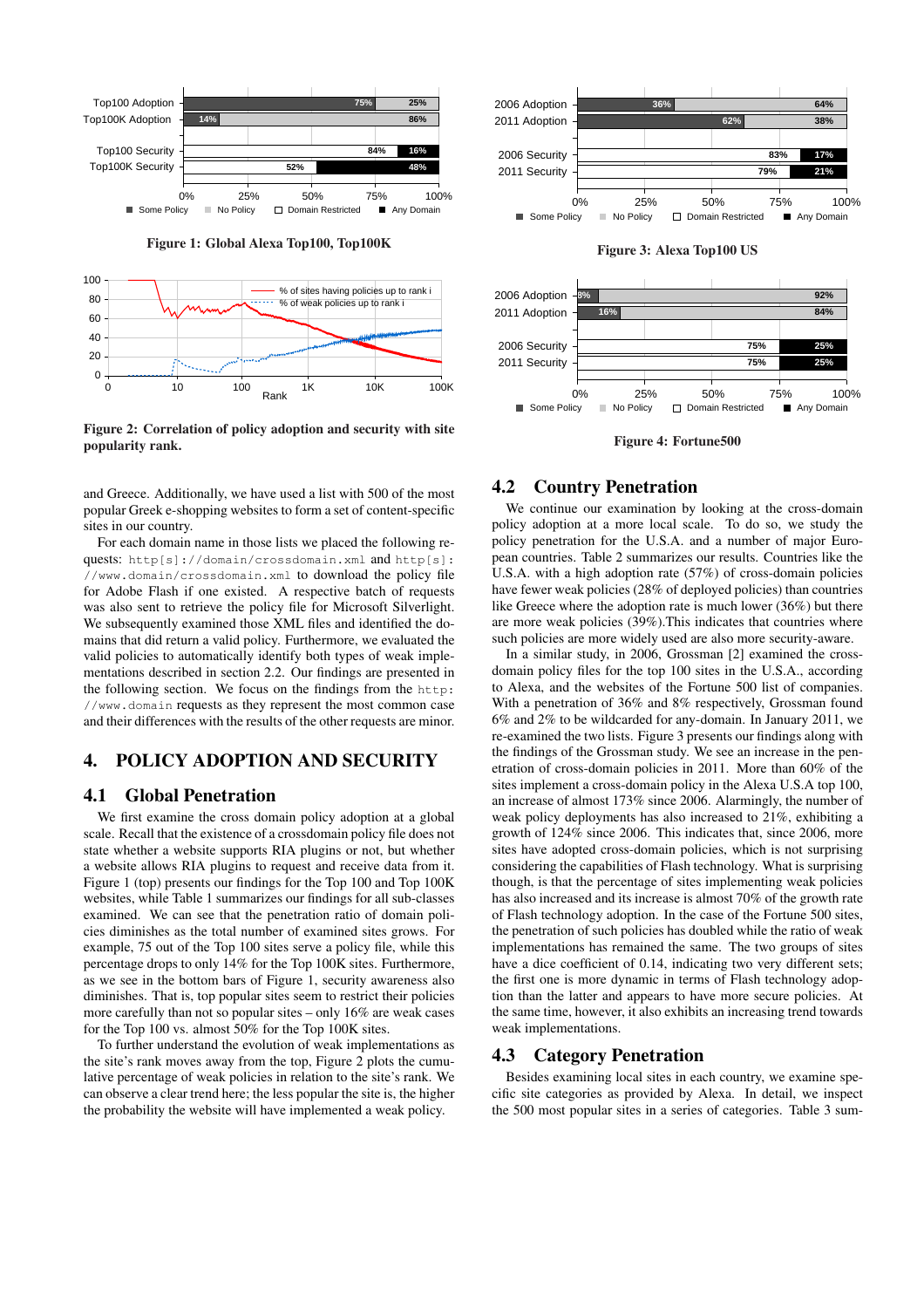|                |             | <b>Adobe Flash</b> |                     |             | <b>Microsoft Silverlight</b> |                     |  |
|----------------|-------------|--------------------|---------------------|-------------|------------------------------|---------------------|--|
|                | <b>None</b> | <b>Some Policy</b> |                     | <b>None</b> | <b>Some Policy</b>           |                     |  |
| <b>Tier</b>    |             | <b>Restricted</b>  | <b>Unrestricted</b> |             | <b>Restricted</b>            | <b>Unrestricted</b> |  |
| Alexa Top 100  | 25%         | 84%                | 16%                 | 97%         | 67%                          | 33%                 |  |
| Alexa Top 1K   | 48%         | 71%                | 29%                 | 98%         | 63%                          | 37%                 |  |
| Alexa Top 10K  | 71%         | 58%                | 42%                 | 99%         | 38%                          | 62%                 |  |
| Alexa Top 100K | 86%         | 52%                | 48%                 | 99%         | 22%                          | 78%                 |  |
| Fortune 500    | 84%         | 75%                | 25%                 |             |                              |                     |  |

Table 1: Adobe Flash Cross-domain Policy and Microsoft Silverlight Client-access Policy adoption and security evaluation for the 100K most popular sites according to Alexa.

|                      | <b>Adobe Flash</b> |                   |                     | <b>Microsoft Silverlight</b> |                    |                     |
|----------------------|--------------------|-------------------|---------------------|------------------------------|--------------------|---------------------|
|                      | <b>None</b>        |                   | <b>Some Policy</b>  | <b>None</b>                  | <b>Some Policy</b> |                     |
| Country              |                    | <b>Restricted</b> | <b>Unrestricted</b> |                              | <b>Restricted</b>  | <b>Unrestricted</b> |
| U.S.A.               | 43%                | 72%               | 28%                 | 97%                          | 69%                | 31%                 |
| Germany              | 55%                | 63%               | 37%                 | 99%                          | 50%                | 50%                 |
| <b>Great Britain</b> | 58%                | 66%               | 34%                 | 98%                          | 89%                | 11%                 |
| France               | 63%                | 62%               | 38%                 | 99%                          | 75%                | 25%                 |
| Greece               | 64%                | 61%               | 39%                 | 99%                          | 50%                | 50%                 |

Table 2: Adobe Flash Cross-domain Policy and Microsoft Silverlight Client-access Policy adoption and security evaluation for the 500 most popular sites in the U.S.A. and major European countries.

|                 | <b>Adobe Flash</b> |                    |                     |  |
|-----------------|--------------------|--------------------|---------------------|--|
|                 | <b>None</b>        | <b>Some Policy</b> |                     |  |
| Category        |                    | <b>Restricted</b>  | <b>Unrestricted</b> |  |
| <b>Sports</b>   | 54%                | 49%                | 51%                 |  |
| Health          | 85%                | 54%                | 46%                 |  |
| Society         | 75%                | 55%                | 45%                 |  |
| Adult           | 84%                | 60%                | 40%                 |  |
| Arts            | 52%                | 63%                | 37%                 |  |
| <b>News</b>     | 62%                | 64%                | 36%                 |  |
| <i>Science</i>  | 83%                | 66%                | 34%                 |  |
| Recreation      | 67%                | 68%                | 32%                 |  |
| Home            | 82%                | 69%                | 31%                 |  |
| Computers       | 68%                | 72%                | 28%                 |  |
| <b>Shopping</b> | 68%                | 83%                | 17%                 |  |

Table 3: Policy adoption and security evaluation for the top-500 sites in a series of content categories.

marizes our results. Cross-domain policies are adopted in 16% to 46% of the sites, depending on category. We can see that shopping sites are more aware of the security implications, with only 17% having unrestricted policies. All other categories have unrestricted policies in a larger percentage, ranging from 28% and up to 51%. We also examined the sites for Microsoft Silverlight, but omit the results due to the small adoption rate (less than 2% in all cases) and the lack of space.

Greek E-Shopping Sites: To examine both local and category specific websites we assembled a set with 500 popular Greek eshopping sites by crawling the catalog of Skroutz  $\frac{5}{9}$ , a popular Greek e-shopping search engine. Although, the adoption of cross-domain policy files is rather low (2.5%), the percentage of any-domain, unrestricted-access policies reaches an impressive 83.3%. Considering the nature of these sites (i.e., online shopping involving user accounts, personal and financial details), one can imagine the impact of an attack against their users.

## 4.4 Administrative Overhead

In the previous sections we have seen that an important number of cross-domain policies are vulnerable to attacks. In this section



Figure 5: CDF of the number of directives (length) per crossdomain policy for top 100K global sites.

we examine whether a high administrative overhead is required in order to create and manage these policy files. To this extent, we measure the number of directives in each policy file found in the top 100K sites in the global set of Alexa. Without the use of wildcards for sub-domain or any-domain white-listing, each domain to be allowed access must be declared in a directive of its own. Figure 5 plots the Cumulative Distribution Function (CDF) of the length (number of directives) of the policy files. One may notice that 10% of those policies has more than 10 directives, 5% has more than 20 and there are sites that span over 100 or even 400 directives. Such long policies can prove hard to effectively maintain and could contain weaknesses that may go unnoticed.

## 5. ATTACKS

In the previous section we showed that the percentages of crossdomain adoption and weaknesses are high among the web sites. In this section we present two attack scenarios that leverage a weak cross-domain policy and describe how they can be used for malicious purposes. Furthermore, we present a proof-of-concept implementation for exploiting such weaknesses and provide the technical details. Each scenario has been tested with at least one real case of a weak policy found during our experiments in section 4.

<sup>5</sup> http://www.skroutz.gr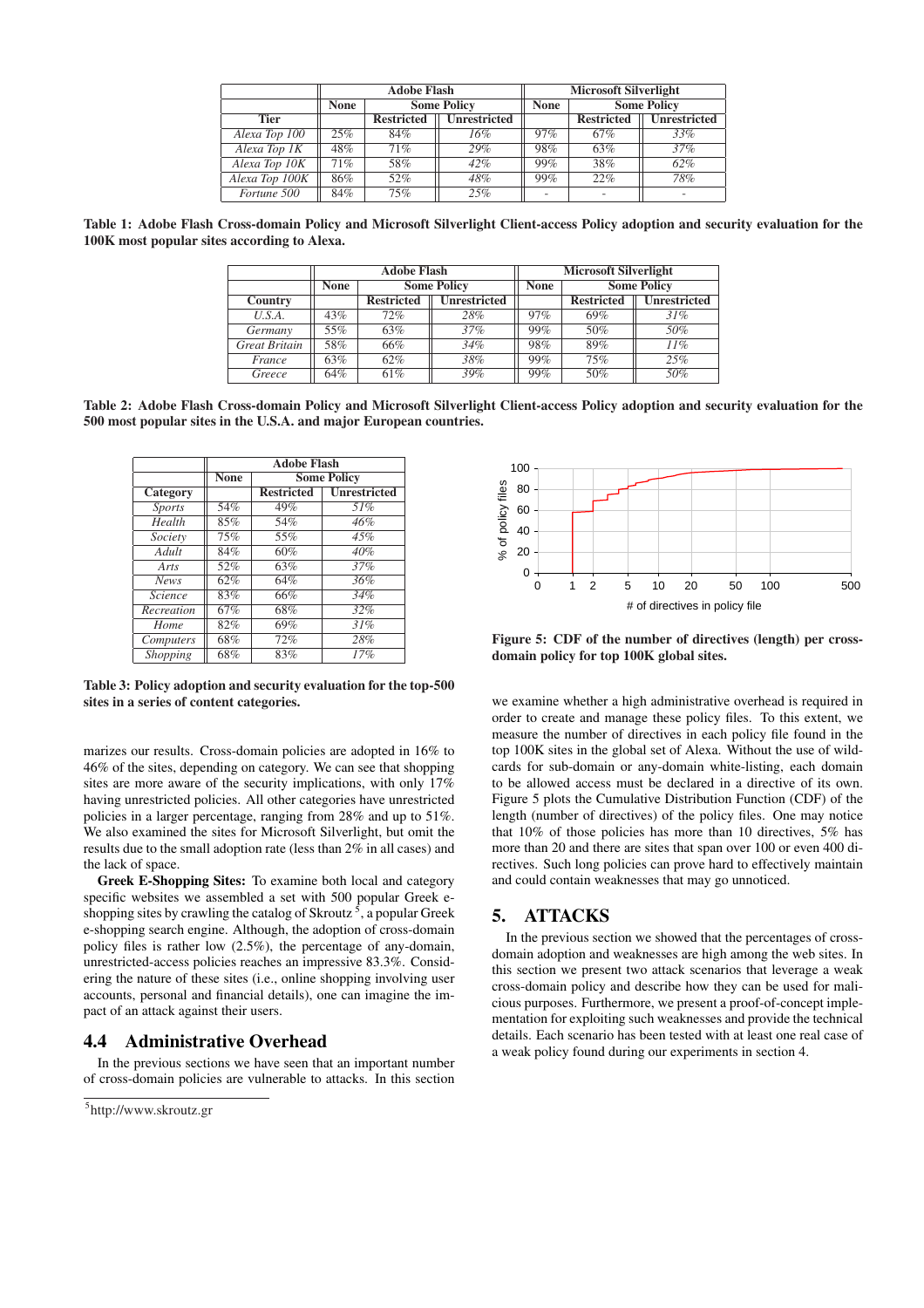

Listing 3: Cross-domain Policy enabling socket connections from the victim

# 5.1 Setting up the Attack

Prior to discussing the actual attack we first describe the steps needed by the attacker in order to use a Flash object as an attack proxy. The whole scenario is depicted in Figure 6. Initially, the attacker tricks her victim into loading http://attacker.com/ malicious.swf which is a carefully crafted Adobe Flash object. This object can be masked as a movie, animation or game and thereby conceal its true purpose, or can be completely invisible (e.g., zero dimensions on an HTML page) and accessed as part of a perfectly legitimate site via an iframe in the form of an advertisement. As soon as malicious.swf loads, it can execute arbitrary code and open a standard network socket with a malicious server running on the attacker's home computer. Socket connections to network destinations are governed by the same rules as cross-domain site access but this is a server the attacker controls. For that matter, the Flash player inside the victim's browser issues a cross-domain access request towards the malicious server, which in return provides the necessary cross-domain policy (Listing 3).

As soon as the victim's Flash player examines the policy, it establishes a network connection with the attacker's server. Through that connection, malicious.swf receives control messages describing the URLs for which it will issue HTTP GET requests (steps 2-3 in Figure 6). Since, malicious.swf is executed inside the victim's web browser, the victim is the one who places those HTTP requests on the network (step 4). As soon as the request is served back to malicious.swf (step 5), it forwards the received content through the network socket back to the attacker's control server (step 6). At this point the attacker receives the response to an HTTP request that the victim has placed on his behalf.

The set of URLs the attacker is able to instruct the victim to fetch on his behalf, is dictated by the set of sites on the web with weak cross-domain policies. While this may seem as a serious restriction on the attacker's request-issuing capabilities, in section 4 we found more than 6.5K sites containing weak policies. Furthermore, in special categories such as Greek e-shopping sites, more than 80% of those that have a deployed policy are vulnerable to this attack.

Steps 4 and 5 can differ, depending on the actual attack carried out. In the next sections we describe two possible attack cases.

Both cases were implemented and tested in real world scenarios, using a proof-of-concept deployment of the Figure 6 components. Section 5.4 describes real-world examples found during our study.

#### 5.2 Abusing cookies and credentials

In the first attack scenario, the attacker abuses the victim's web credentials when accessing sites with weak policies. By instructing malicious.swf to issue an HTTP request towards http:// site.requiring.login.com, the victim's browser will in fact send along any cookies it has, if the victim is already authenticated for that site (e.g. victim's web mail, e-shopping account). So, for instance, the attacker could instruct the victim to fetch https: //mail.webmail.com and receive a response with the victim's web mailbox contents or https://shopping-site.com/cart? action=add&item=foo to add an item to the basket. Some sites employ Cross-site Request Forgery (CSRF) tokens which are, in essence, random nonces returned to the (legitimate) user upon logging in to a site. Thus, any attacker cannot issue a direct request without knowing the nonce. However, as with login cookies, CSRF tokens are also appended by the victim's browser in the upstream path from malicious.swf to the destination site or can be read from the HTTP headers included in the site's responses. Let it be noted that such requests are not recorded in the browsing history and don't leave other evidence, such as cache files, on the victim's computer.

## 5.3 Laundering web attacks

An attacker can launder various types of attacks, such as XSS and SQL injections, by issuing them through the victim's browser. The attacker's target site must have a weak policy so that the victim can issue the malicious requests even if the attacker does not require the receipt of HTTP responses. Furthermore, sites with weak security policies are also likely to be vulnerable to other attacks.

On a different note, an attacker could frame the victim by associating him with frowned-upon activity. For instance, he could abuse the victim's credentials for posting offending messages on a web discussion group, with a weak policy, that the victim is a member of or place network requests towards controversial content through the victim's browser.

#### 5.4 Examples

Here we discuss two real-world examples of weakly implemented cross-domain policies we came across during our experiments.

Global Telecommunications Company. We have identified the case of a major mobile telecommunications carrier's site in Spain, in which country it holds more than 30% of the market share. The carrier offers its subscribers the ability to manage their account online, via a portal located under the carrier's official localized domain. However, the domain implements a weak policy, allowing access from any Flash object located under any foreign domain. As a result, using the attack platform presented above, one could gain unauthorized access to the information of the portal's users. This portal allows subscribers to check, among other things, their call log, billing and consumption information.

Major E-Shopping Site. We have also identified the case of a major e-shopping site located in Greece, which also holds more than 30% of the market share. The site's weak cross-domain policy gives the attacker unrestricted access to the victim's account, including the shopping cart and personal information. By exploiting such access attackers can review the victim's history of purchases and extract sensitive information such as the user's name, address and phone number. Moreover, the attacker can also place new orders or add/remove items while the victim is placing his own order.